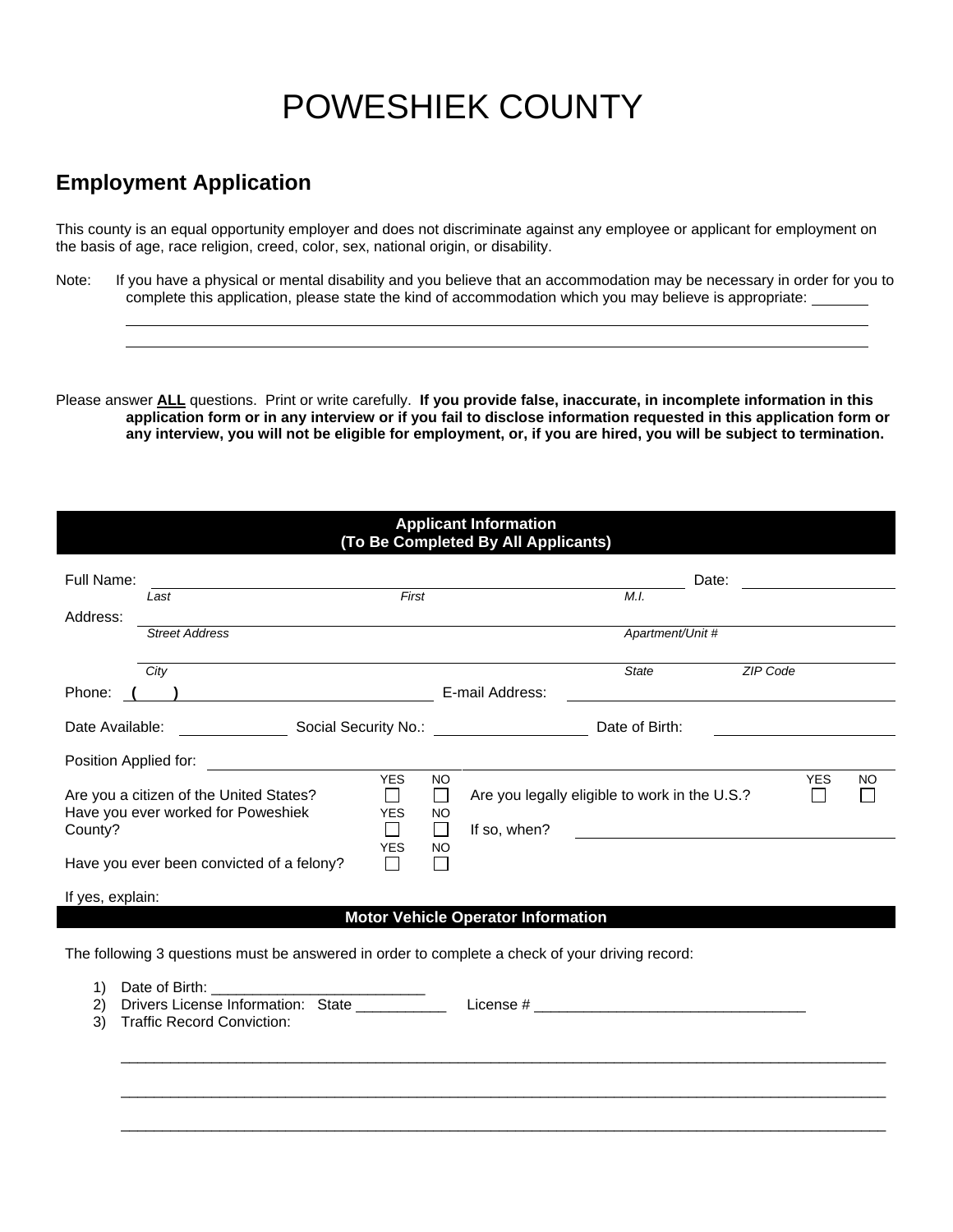## **Education**

| From:                                                                                                                                                                                                                          |  | To: Did you graduate?                                                                                                                                                                                                          | <b>YES</b><br>$\Box$  | <b>NO</b><br>$\perp$      | Degree:     |  | <u> 1989 - Jan Stern Stern Stern Stern Stern Stern Stern Stern Stern Stern Stern Stern Stern Stern Stern Stern St</u> |
|--------------------------------------------------------------------------------------------------------------------------------------------------------------------------------------------------------------------------------|--|--------------------------------------------------------------------------------------------------------------------------------------------------------------------------------------------------------------------------------|-----------------------|---------------------------|-------------|--|-----------------------------------------------------------------------------------------------------------------------|
| College:                                                                                                                                                                                                                       |  | Address:                                                                                                                                                                                                                       |                       |                           |             |  |                                                                                                                       |
| From:                                                                                                                                                                                                                          |  | Did you graduate?                                                                                                                                                                                                              | <b>YES</b><br>$\perp$ | <b>NO</b><br>$\mathbf{1}$ | Degree:     |  |                                                                                                                       |
| Other:                                                                                                                                                                                                                         |  | Address:                                                                                                                                                                                                                       |                       |                           |             |  |                                                                                                                       |
| From:                                                                                                                                                                                                                          |  | To: Did you graduate?                                                                                                                                                                                                          | <b>YES</b><br>$\perp$ | <b>NO</b><br>$\perp$      |             |  |                                                                                                                       |
|                                                                                                                                                                                                                                |  |                                                                                                                                                                                                                                |                       |                           |             |  |                                                                                                                       |
| Please list three professional references.                                                                                                                                                                                     |  |                                                                                                                                                                                                                                | <b>References</b>     |                           |             |  |                                                                                                                       |
|                                                                                                                                                                                                                                |  |                                                                                                                                                                                                                                |                       |                           |             |  |                                                                                                                       |
| Company:                                                                                                                                                                                                                       |  | <u> 1989 - Johann Stein, fransk politiker (d. 1989)</u>                                                                                                                                                                        |                       |                           | Phone:      |  | $\begin{pmatrix} 1 & 1 \end{pmatrix}$                                                                                 |
| Address:                                                                                                                                                                                                                       |  | <u> 1989 - Johann Barn, fransk politik amerikansk politik (</u>                                                                                                                                                                |                       |                           |             |  |                                                                                                                       |
|                                                                                                                                                                                                                                |  |                                                                                                                                                                                                                                |                       |                           |             |  |                                                                                                                       |
| Company:                                                                                                                                                                                                                       |  | Phone: Phone: Phone: Phone: Phone: Phone: Phone: Phone: Phone: Phone: Phone: Phone: Phone: Phone: Phone: Phone: Phone: Phone: Phone: Phone: Phone: Phone: Phone: Phone: Phone: Phone: Phone: Phone: Phone: Phone: Phone: Phone |                       |                           |             |  | $\left(\begin{array}{c} \begin{array}{c} \end{array}\\ \end{array}\right)$                                            |
|                                                                                                                                                                                                                                |  |                                                                                                                                                                                                                                |                       |                           |             |  |                                                                                                                       |
|                                                                                                                                                                                                                                |  |                                                                                                                                                                                                                                |                       |                           |             |  |                                                                                                                       |
| Company:                                                                                                                                                                                                                       |  |                                                                                                                                                                                                                                |                       |                           | Phone:      |  | $\begin{pmatrix} 1 & 1 \end{pmatrix}$                                                                                 |
|                                                                                                                                                                                                                                |  |                                                                                                                                                                                                                                |                       |                           |             |  |                                                                                                                       |
| <b>Previous Employment</b>                                                                                                                                                                                                     |  |                                                                                                                                                                                                                                |                       |                           |             |  |                                                                                                                       |
|                                                                                                                                                                                                                                |  |                                                                                                                                                                                                                                |                       |                           |             |  |                                                                                                                       |
| Company:                                                                                                                                                                                                                       |  |                                                                                                                                                                                                                                |                       | Phone:                    |             |  |                                                                                                                       |
| Address:                                                                                                                                                                                                                       |  | <u> 1989 - Johann Barn, mars eta biztanleria (h. 1982).</u>                                                                                                                                                                    |                       |                           | Supervisor: |  | <u> 1989 - Andrea State Barbara, política establecente de la propia de la propia de la propia de la propia de la</u>  |
|                                                                                                                                                                                                                                |  |                                                                                                                                                                                                                                |                       |                           |             |  |                                                                                                                       |
|                                                                                                                                                                                                                                |  |                                                                                                                                                                                                                                |                       |                           |             |  |                                                                                                                       |
|                                                                                                                                                                                                                                |  | From: To: To: Reason for Leaving: The Result of Leaving: The Reason for Leaving:                                                                                                                                               |                       |                           |             |  |                                                                                                                       |
| May we contact your previous supervisor for a reference?                                                                                                                                                                       |  |                                                                                                                                                                                                                                | YES                   | <b>NO</b><br>$\Box$       |             |  |                                                                                                                       |
|                                                                                                                                                                                                                                |  |                                                                                                                                                                                                                                |                       |                           |             |  |                                                                                                                       |
|                                                                                                                                                                                                                                |  |                                                                                                                                                                                                                                |                       |                           |             |  | Supervisor: <b>Example 2018</b>                                                                                       |
|                                                                                                                                                                                                                                |  |                                                                                                                                                                                                                                |                       |                           |             |  |                                                                                                                       |
| Responsibilities: Les and the set of the set of the set of the set of the set of the set of the set of the set of the set of the set of the set of the set of the set of the set of the set of the set of the set of the set o |  |                                                                                                                                                                                                                                |                       |                           |             |  |                                                                                                                       |
|                                                                                                                                                                                                                                |  |                                                                                                                                                                                                                                |                       |                           |             |  |                                                                                                                       |
| <b>YES</b><br>NO.<br>May we contact your previous supervisor for a reference? $\Box$<br><u>Li e concerna de la concerna de la concerna de la concerna de la concerna de la concerna de la concerna de la </u>                  |  |                                                                                                                                                                                                                                |                       |                           |             |  |                                                                                                                       |